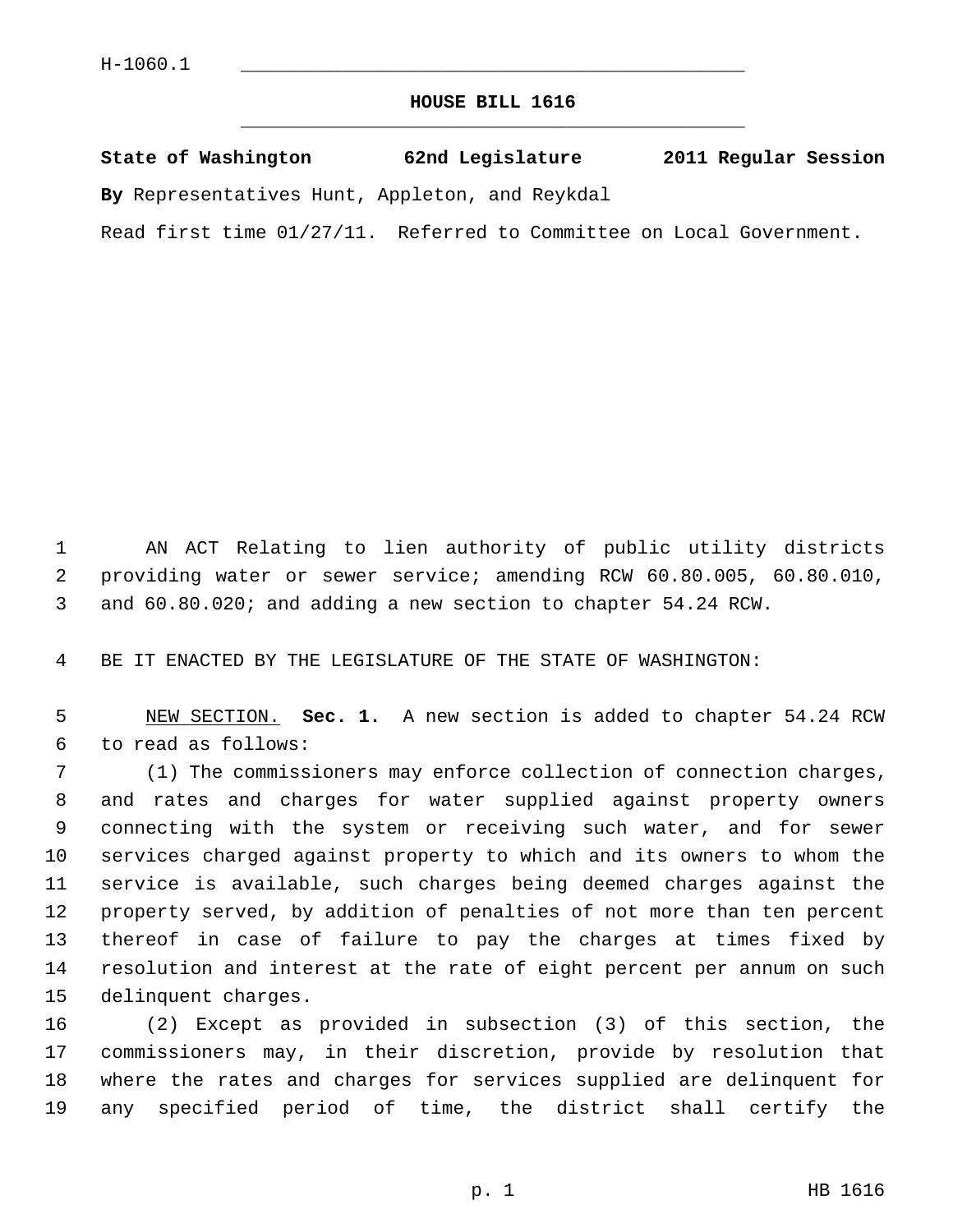1 delinquencies to the auditor of the county where the real property is 2 located, and the charges and interest thereon at a rate of eight 3 percent per annum, and penalties shall be a lien against the real 4 property upon which service was received, provided that said real 5 property is correctly described in the certification and subject only 6 to the lien for general taxes.

 7 (3) No liens may be made on real property for charges as described 8 in subsection (1) of this section, if such charges are for services 9 provided to a residence occupied by the owner who is a person of low 10 income at time of certification by the district in subsection (2) of 11 this section. For the purposes of this section a person of low income 12 is a person who individually or as a family occupying the residence has 13 an income level that does not exceed one hundred twenty-five percent of 14 the federal poverty guidelines adopted by the United States department 15 of health and human services and published in the federal register.

16 (4) If the rates and charges remain unpaid after the certification 17 of the delinquencies to the auditor of the county in which the property 18 is located for thirty days after the certification, then the district 19 may bring suit in foreclosure by civil action in superior court in the 20 county in which the real property is located. The court shall allow, 21 in addition to the costs and disbursements provided by statute, 22 reasonable attorneys' fees, reasonable fees for title search, and other 23 such expenses and such other costs that the court determines to be 24 reasonable. This action shall be an action in rem and may be brought 25 in the name of the district against the individuals who are delinquent 26 and may be brought in one action. The laws and rules of the court 27 shall control as in other civil actions.

28 **Sec. 2.** RCW 60.80.005 and 2004 c 215 s 7 are each amended to read 29 as follows:

30 Unless the context clearly requires otherwise, the definitions in 31 this section apply throughout this chapter:

32 (1) Except as otherwise provided in this subsection (1), "charges" 33 include: (a) All lawful charges assessed by a utility operated under 34 chapter 35.21, 35.67, 36.36, 36.89, 36.94, 54.16, or 57.08 RCW, but not 35 evidenced by a recorded lien, recorded covenant, recorded agreement, or 36 special assessment roll filed with the city or county treasurer or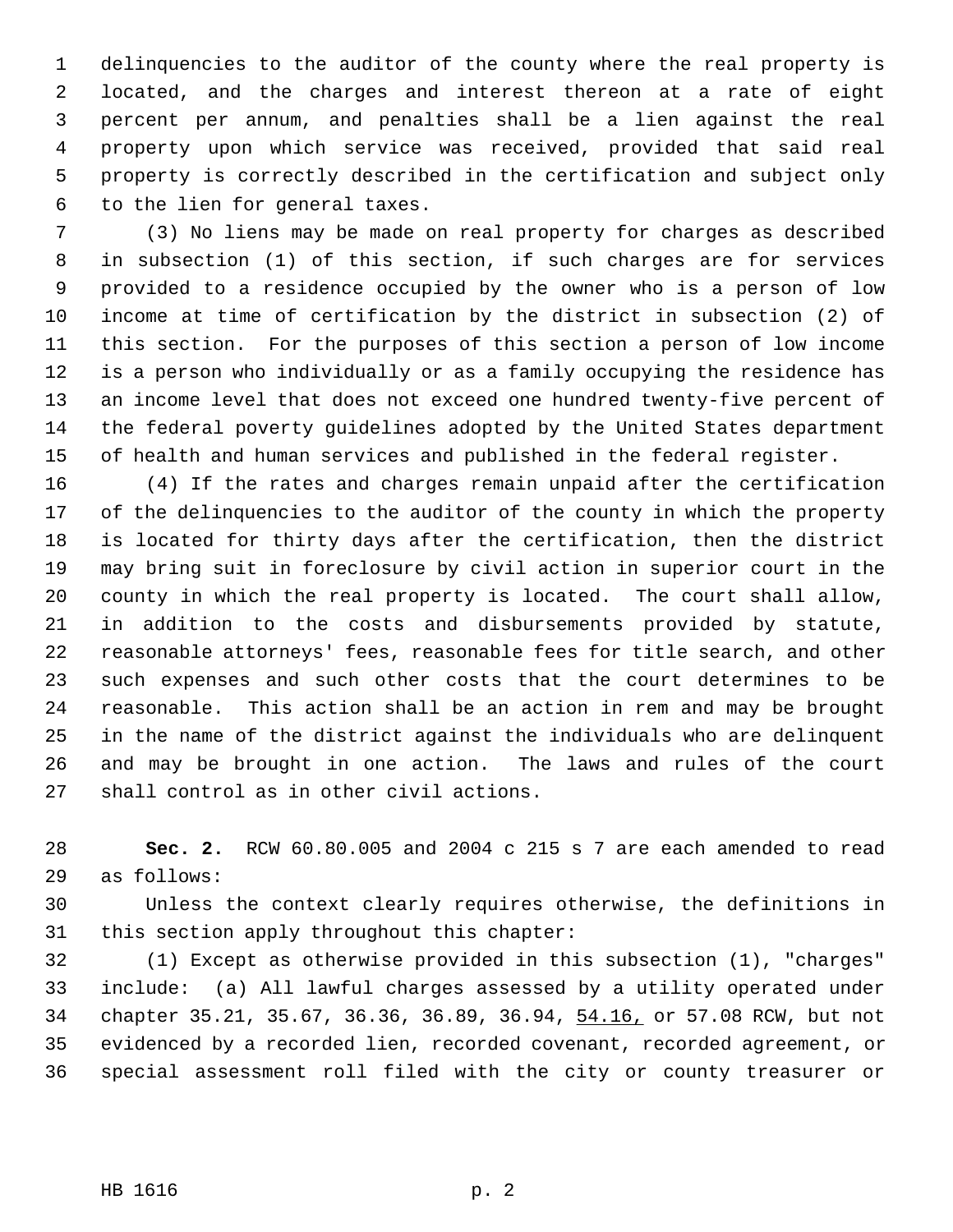1 assessor, and not billed and collected with property taxes; and (b) 2 penalties and interest, and reasonable attorneys' fees and other costs 3 of foreclosure if foreclosure proceedings have been commenced.

 4 (2) "Closing agent" means an escrow agent as defined in RCW 5 18.44.011 $((\lbrace 6 \rbrace) )$  (7) or a person exempt from licensing requirements 6 under RCW 18.44.021, handling the escrow on the sale of the real 7 property.

 8 (3) "Real estate agent" means a real estate broker, real estate 9 salesperson, associate real estate broker, or person as defined in RCW 10 18.85.010 (1) through (4).

11 (4) "Business day" means a day the offices of the county or 12 counties in which the utility in question provides service are open for 13 business.

14 **Sec. 3.** RCW 60.80.010 and 2004 c 215 s 8 are each amended to read 15 as follows:

16 (1) Unless otherwise stated and acknowledged in writing by the 17 purchaser, the seller of a fee interest in real property is responsible 18 for satisfying, upon closing, any lien provided for by RCW 35.21.290, 19 35.67.200, 36.36.045, ((36.89.090, or)) 36.89.065, 36.94.150, or 20 section 1 of this act.

21 (2) No closing agent may refuse a written request by the seller or 22 purchaser of a fee interest in real property to administer the 23 disbursement of closing funds necessary to satisfy unpaid charges as 24 charges are defined in RCW 60.80.005. Except as otherwise provided in 25 this subsection (2), a closing agent who refuses such a written request 26 is liable to the purchaser for unpaid charges for utility services 27 covered by the request. A closing agent is not liable if the closing 28 agent's refusal is based on the seller's inaccurate or incomplete 29 identification of utilities providing service to the property, or if a 30 utility fails to provide an estimated or actual final billing, or 31 written extension of the per diem rate, as required by RCW 60.80.020, 32 or if disbursement of closing funds necessary to satisfy the unpaid 33 charges would violate RCW 18.44.400.

34 (3) A closing agent may charge a fee for performing the services 35 required of the closing agent by this chapter, which fee may be in 36 addition to other fees or settlement charges collected in the course of 37 ordinary settlement practices.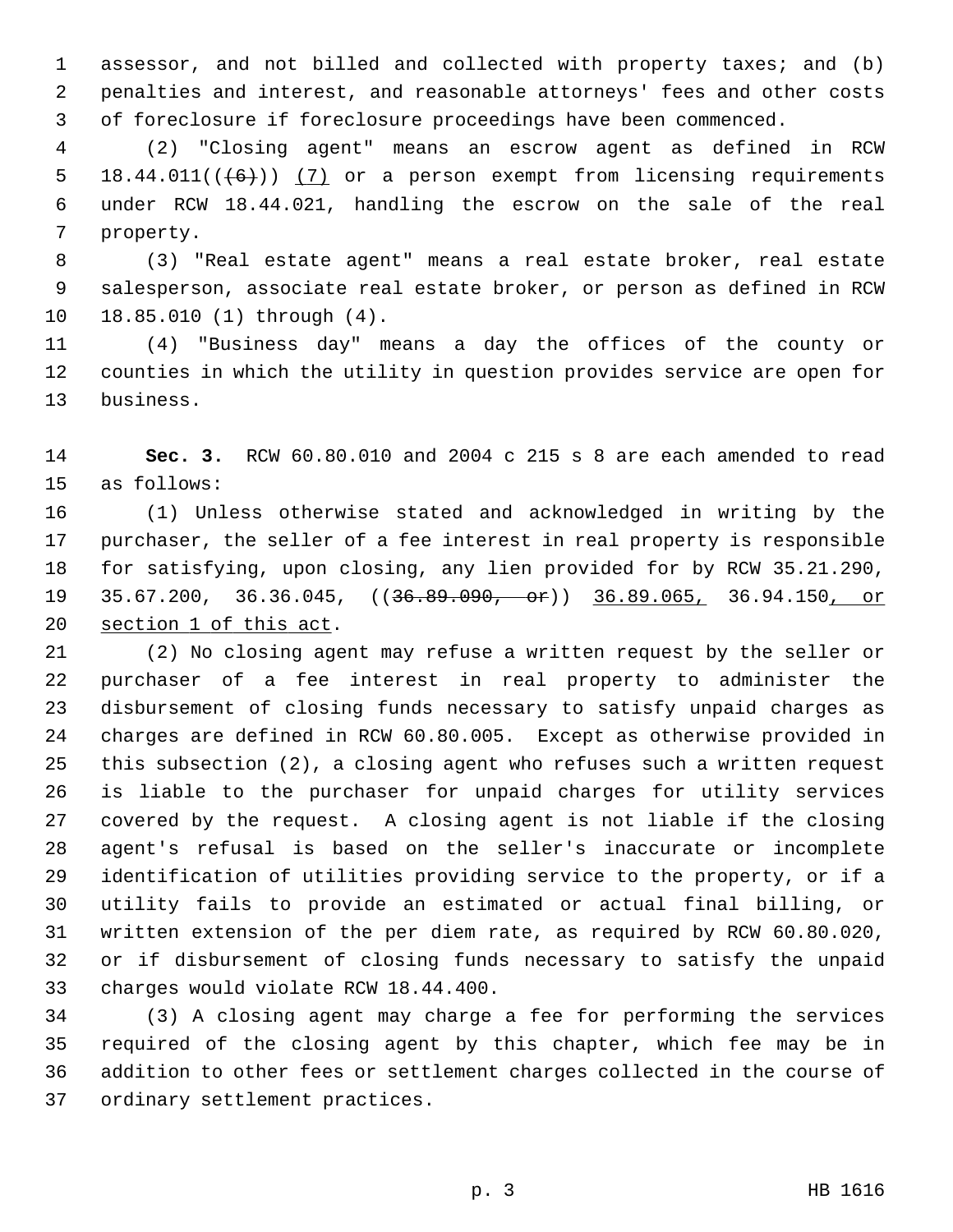1 **Sec. 4.** RCW 60.80.020 and 2004 c 215 s 9 are each amended to read 2 as follows:

 3 (1) Unless the seller and purchaser waive, in writing, the services 4 of a closing agent in administering the disbursement of closing funds 5 necessary to satisfy unpaid charges as charges are defined in RCW 6 60.80.005, the seller shall, as a provision in a written agreement for 7 the purchase and sale of real estate, inform the closing agent for the 8 sale of the names and addresses of all utilities, including special 9 districts, providing service to the property under chapter 35.21, 10 35.67, 36.36, 36.89, 36.94, 54.16, or 57.08 RCW. The provision of the 11 information in a written agreement for the purchase and sale of real 12 estate constitutes a written request to the closing agent to administer 13 disbursement of closing funds necessary to satisfy unpaid charges.

14 Unless the seller and purchaser have waived the services of a 15 closing agent as provided in this subsection, the closing agent shall 16 submit a written request for a final billing to each utility identified 17 by the seller as providing service to the property under chapter 35.21, 18 35.67, 36.36, 36.89, 36.94, 54.16, or 57.08 RCW. Either the seller or 19 purchaser may submit a written request for a final billing to each 20 utility identified by the seller as providing service to the property 21 under chapter 35.21, 35.67, 36.36, 36.89, 36.94, 54.16, or 57.08 RCW.

22 The written request must identify the property by both legal 23 description and address. The closing agent, seller, or purchaser may 24 submit a written request to a utility by facsimile. In requesting 25 final billings for utility services, the closing agent may rely upon 26 information provided by the seller, and a closing agent or a real 27 estate agent who is not the seller is not liable for inaccurate or 28 incomplete information.

29 (2) After receiving a written request for a final billing for 30 utility services to real property to be sold, a utility operated under 31 chapter 35.21, 35.67, 36.36, 36.89, 36.94, 54.16, or 57.08 RCW shall 32 provide the requesting party with a written estimated or actual final 33 billing as provided in this section. If the utility is unable to 34 provide a written estimated or actual final billing or written 35 extension of the per diem rate, due to insufficient information to 36 identify the account, the utility shall notify the requesting party in 37 writing that the information is insufficient to identify the account.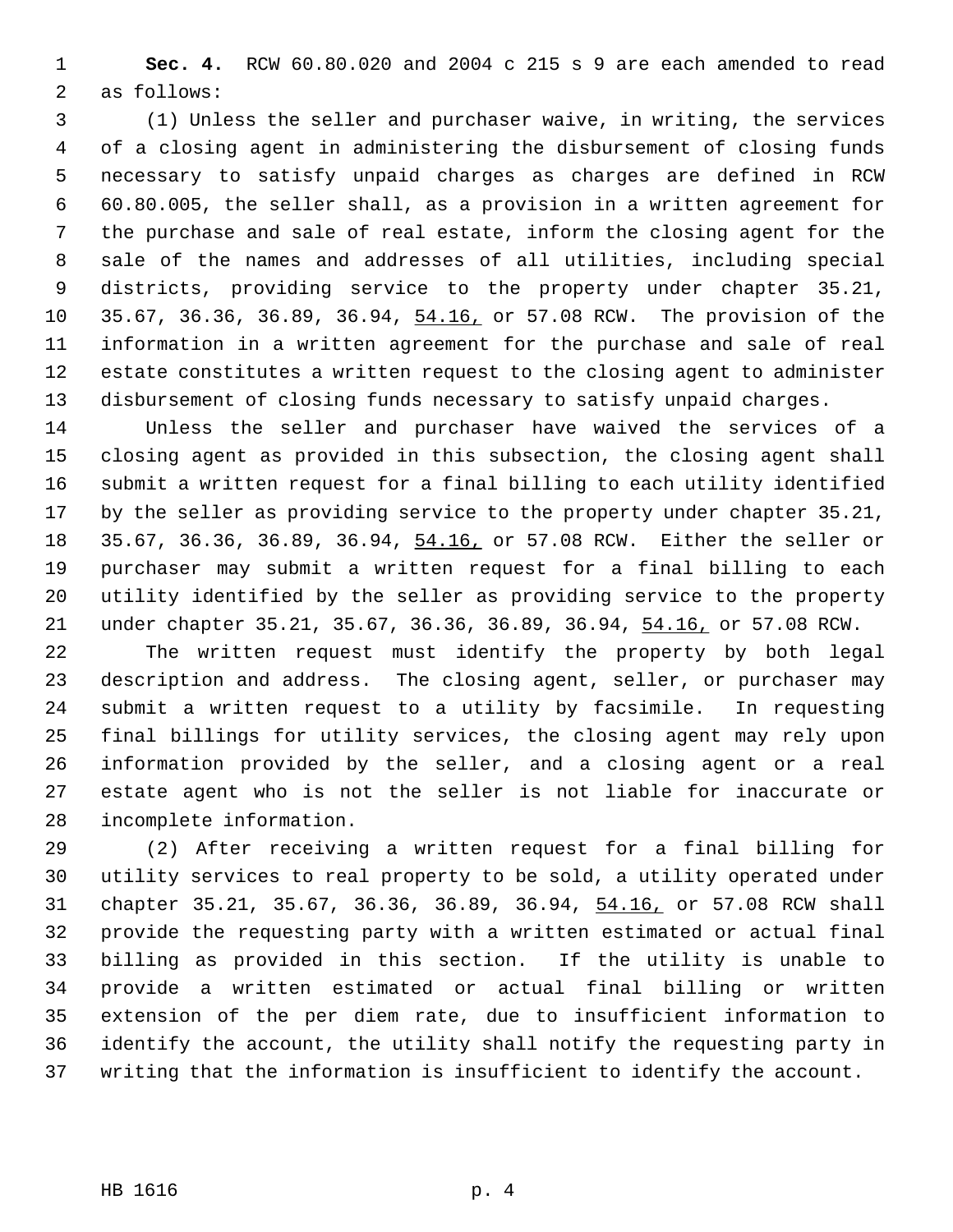1 The utility shall provide the written estimated or actual final 2 billing, or statement that the information in the request is 3 insufficient to identify the account, to the requesting party within 4 seven business days of receipt of the written request if the request 5 was mailed to the utility, or within three business days if the request 6 was sent to the utility by facsimile or delivered to the utility by 7 messenger. A utility may provide a written estimated or actual final 8 billing to the requesting party by facsimile.

 9 (a) The final billing must include all outstanding charges and, in 10 addition to the estimated or actual final amount owing as of the stated 11 closing date, must state the average per diem rate for the utility or 12 utilities involved, including taxes and other charges, which shall 13 apply for up to thirty days beyond the stated closing date if the 14 closing date is delayed.

15 (b) If closing is delayed beyond thirty days, a new estimated or 16 actual final billing must be requested in writing. In lieu of 17 furnishing a written revised final billing, the utility may extend, in 18 writing, the number of days for which the per diem charge applies. The 19 utility shall respond within seven business days of receipt of the 20 written request for a new estimated or actual final billing if the 21 request was mailed to the utility, or within three business days if the 22 request was sent to the utility by facsimile or delivered to the 23 utility by messenger.

24 (c) If a utility fails to provide a written estimated or actual 25 final billing, written extension of the per diem rate, or statement 26 that the information in the request is insufficient to identify the 27 account, within seven business days of receipt of a written request if 28 the request was mailed to the utility, or within three business days if 29 the request was sent to the utility by facsimile or delivered to the 30 utility by messenger, an unrecorded lien provided for by RCW 35.21.290, 31 35.67.200, 36.36.045, ((36.89.090, or)) 36.89.065, 36.94.150, or 32 section 1 of this act for charges incurred prior to the closing date is 33 extinguished, and the utility may not recover the charges from the 34 purchaser of the property.

35 (d) A closing agent shall inform the seller and purchaser of all 36 applicable estimated and actual final billings furnished by utilities. 37 In performing his or her duties under this chapter, a closing agent